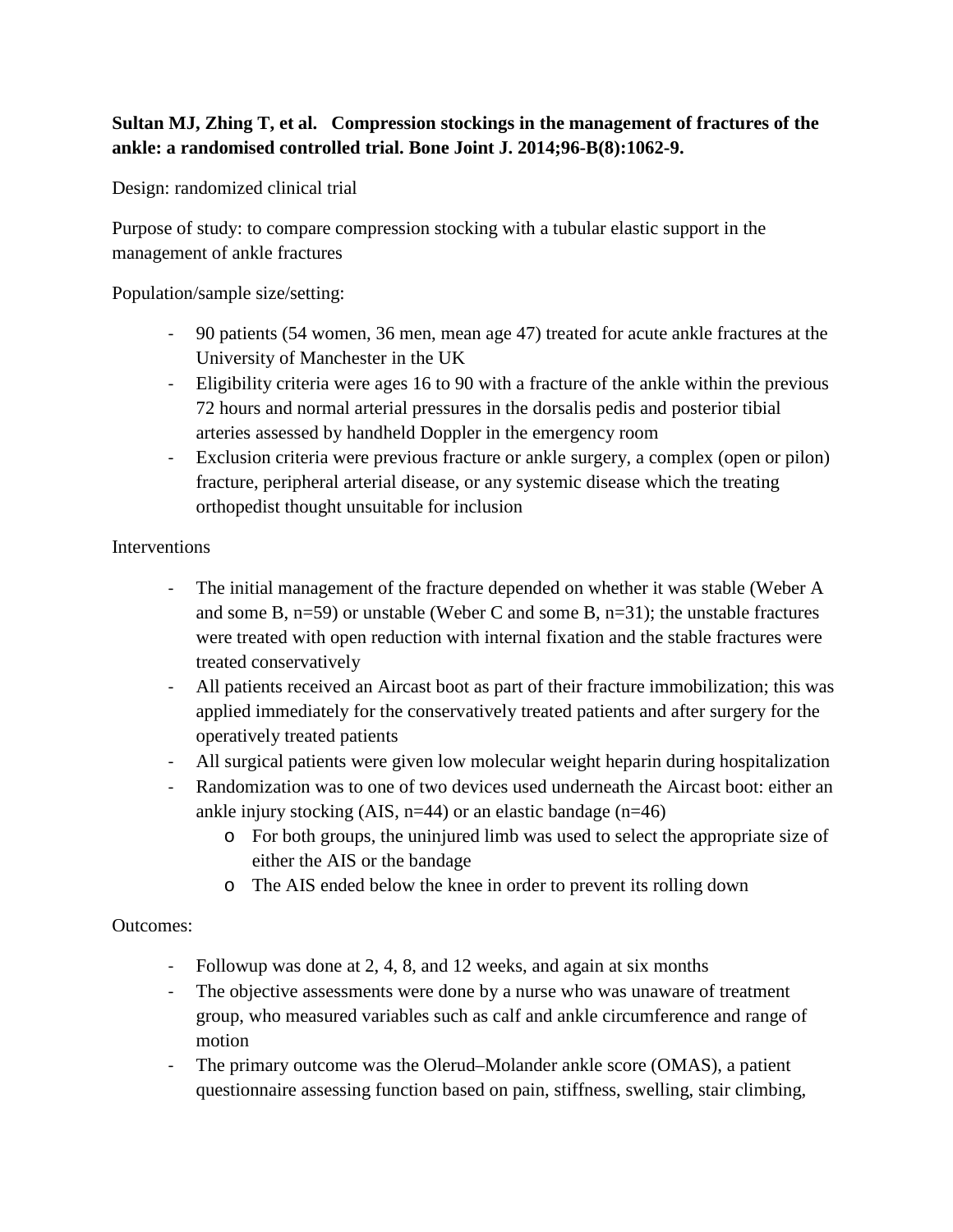running, jumping, squatting, and the use of a walker, with a best score of 100 and a worst score of 0

- The OMAS improved in both groups over time, but the AIS group experienced greater improvements than the bandage group
	- o At 4 weeks, 8 weeks, 12 weeks, and 6 months the mean OMAS scores for the AIS group were 43,74,88, and 98
	- o The corresponding OMAS scores for the bandage group were 24,44,58, and 67
- Secondary measures, which included foot, ankle, and calf circumference and range of motion, also favored the AIS group during followup
- In addition, the American Orthopaedic Foot and Ankle Society score (AOFAS) also favored the AIS group
	- o At 4 weeks, 8 weeks, 12 weeks, and 6 months the mean AOFAS scores for the AIS group were 73,89,96, and 99
	- o The corresponding AOFAS scores for the bandage group were 55, 75, 82, and 84
- Return to work and to normal activity was reported with means of 40 and 52 days for the AIS group, compared to 52 and 70 days for the bandage group
- Adverse events were rare; one patient in the bandage group had a superficial wound infection, one AIS patient required removal of a screw, and one bandage patient had revision surgery

Authors' conclusions:

- AIS applied as soon as possible after an ankle fracture reduces swelling, and in comparison to a tubular bandage, AIS leads to greater functional gains during the first six months after treatment of the ankle fracture

## Comments:

- Both groups were immobilized without a plaster cast using a removable boot, which is apparently an increasingly common practice, which is probably an important component of the fracture management
- There is an illustration of the AIS in Figure 2 which shows that it goes from the end of the metatarsals to just below the knee, but it is not clear how the bandage was applied and whether it also had the same coverage from foot to knee, but it is likely that this was the case, since that is how it is usually applied
- An additional between-group comparison was made using duplex ultrasound to look for a DVT; there were more DVT in the bandage group, but this did not reach statistical significance